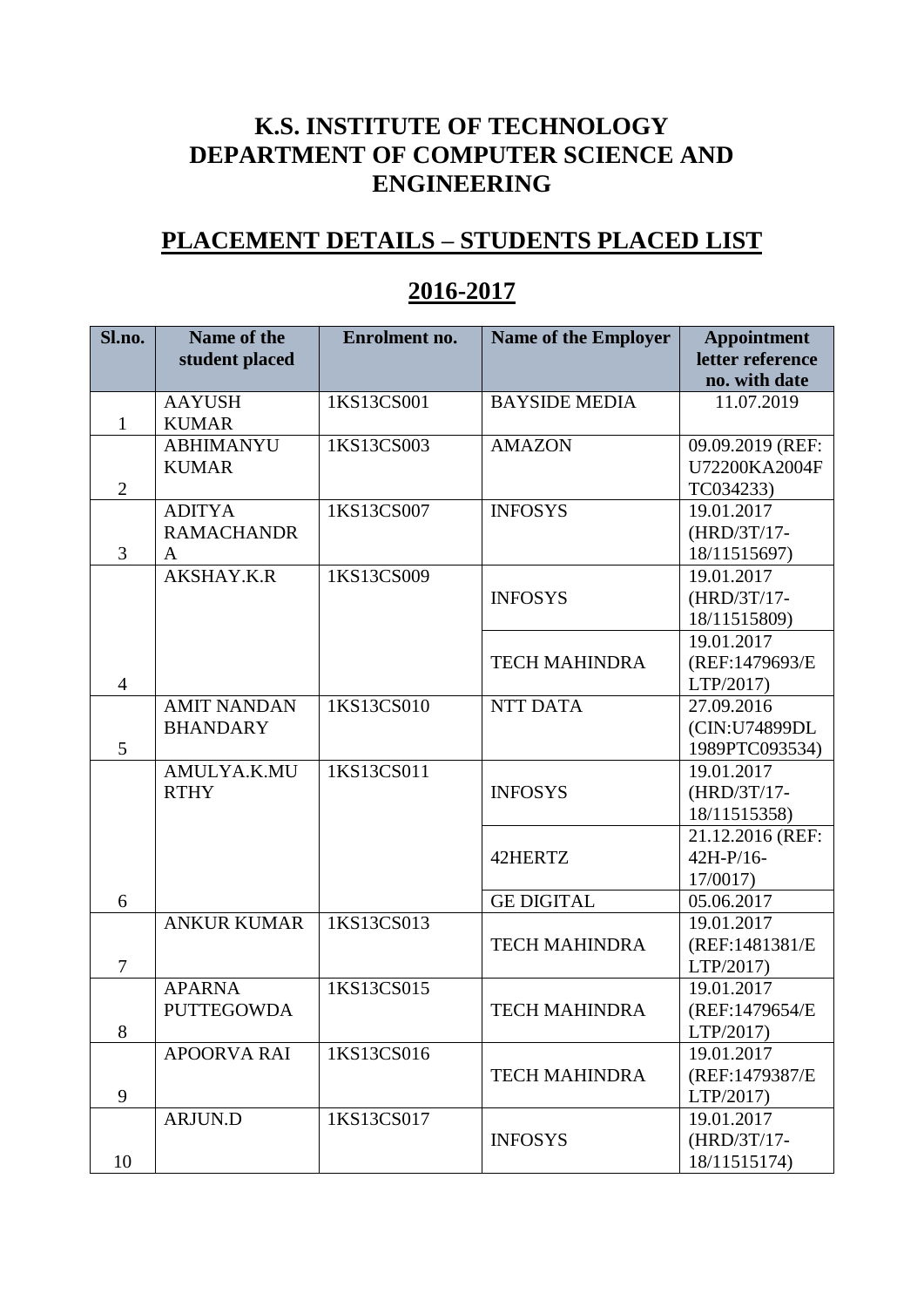|    |                     |            |                      | 19.01.2017      |
|----|---------------------|------------|----------------------|-----------------|
|    |                     |            | <b>TECH MAHINDRA</b> | (REF:1479384/E) |
|    |                     |            |                      | LTP/2017)       |
| 11 | <b>ARUNS</b>        | 1KS13CS018 | <b>ACCENTURE</b>     | 08.02.2018      |
|    | <b>ATISH KUMAR</b>  | 1KS13CS020 |                      | 12.07.2019      |
| 12 |                     |            | <b>MINDTREE</b>      | (REF: V201705)  |
|    | <b>DIKSHA</b>       | 1KS13CS030 |                      | 19.01.2017      |
|    |                     |            | <b>INFOSYS</b>       | (HRD/3T/17-     |
|    |                     |            |                      | 18/11515208)    |
|    |                     |            |                      | 19.01.2017      |
|    |                     |            | <b>TECH MAHINDRA</b> | (REF:1479070/E  |
| 13 |                     |            |                      | LTP/2017)       |
|    | <b>G SANGEETHA</b>  | 1KS13CS032 | $BYJU'S - THE$       | 03.01.2018      |
| 14 |                     |            | <b>LEARNING APP</b>  |                 |
|    | <b>GEETHA PRIYA</b> | 1KS13CS033 | <b>TEKTRONIX</b>     | 11.10.2019      |
|    | A                   |            |                      | REF:HR/FLU008   |
| 15 |                     |            |                      | 464/AB/1110     |
|    | <b>GOUTAMI.K</b>    | 1KS13CS034 | <b>INFOSYS</b>       | 19.01.2017      |
|    |                     |            |                      | (HRD/3T/17-     |
| 16 |                     |            |                      | 18/11515224)    |
|    | <b>GURUDATTA KR</b> | 1KS13CS035 | DIGITAL API CRAFT    | 26.03.2019      |
| 17 |                     |            | $(P)$ LTD            |                 |
|    | <b>HARSHITHA</b>    | 1KS13CS037 |                      | 15.12.2017      |
|    | <b>MANOHAR</b>      |            | <b>CAPGEMINI</b>     | (CANDIDATE-     |
|    |                     |            |                      | ID:1201778      |
| 18 |                     |            |                      | 120033)         |
|    | <b>HIMANSHU</b>     | 1KS13CS038 |                      | 19.01.2017      |
|    | <b>PRASAD</b>       |            | <b>TECH MAHINDRA</b> | (REF:1478981/E  |
|    |                     |            |                      | LTP/2017)       |
|    |                     |            |                      | 14.03.2017      |
|    |                     |            | <b>MIND TREE</b>     | (CANDIDATE      |
|    |                     |            |                      | NO:             |
|    |                     |            |                      | TN/80005775/17) |
|    |                     |            |                      | 11.11.2016      |
|    |                     |            | <b>TCS</b>           | (Ref:TCSL/DT20  |
|    |                     |            |                      | 163525047/Banga |
|    |                     |            |                      | lore)           |
| 19 |                     |            | <b>JUSPAY</b>        | 14.04.2017      |
|    | <b>KARTHIK G S</b>  | 1KS13CS041 |                      | 27.09.2016      |
|    |                     |            | <b>NTT DATA</b>      | (CIN:U74899DL   |
| 20 |                     |            |                      | 1989PTC093534)  |
|    | <b>KARTHIK K S</b>  | 1KS13CS042 | <b>ARTECH</b>        | 17.02.2017      |
|    |                     |            | <b>INFOSOFTWARE</b>  | (CIN:U74899DL   |
| 21 |                     |            |                      | 1980PTC010770)  |
|    | <b>LATHA</b>        | 1KS13CS046 |                      | 19.01.2017      |
|    | <b>ESHAPPA</b>      |            | <b>INFOSYS</b>       | (HRD/3T/17-     |
|    |                     |            |                      | 18/11515323)    |
|    |                     |            | <b>TECH MAHINDRA</b> | 19.01.2017      |
| 22 |                     |            |                      | (REF:1479685/E  |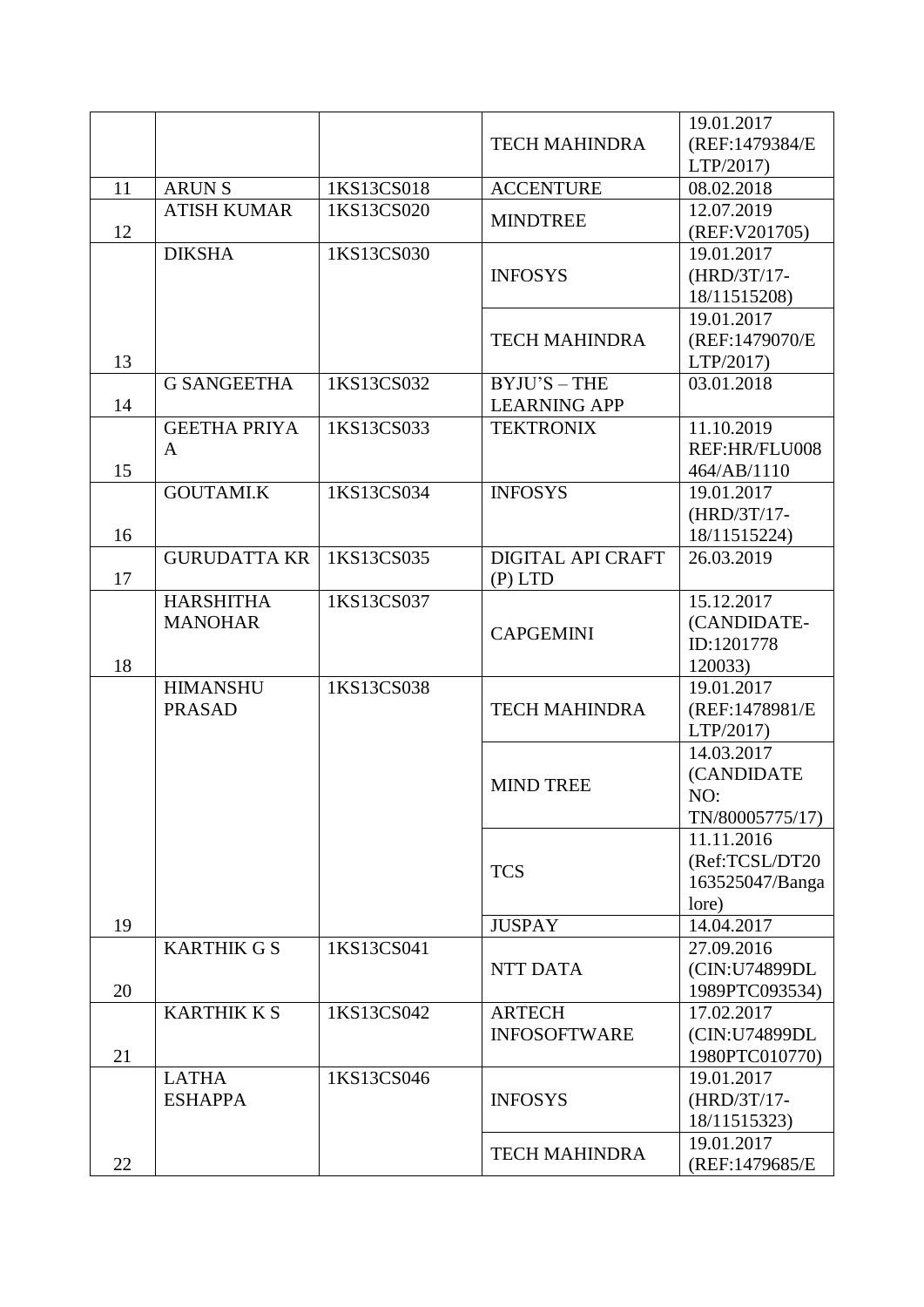|    |                     |            |                        | LTP/2017)       |
|----|---------------------|------------|------------------------|-----------------|
|    |                     |            |                        | 25.10.2016      |
|    |                     |            | <b>MIND TREE</b>       | CIN:L72200KA1   |
|    |                     |            |                        | 999PLC025564    |
|    | <b>M.ARCHANA</b>    | 1KS13CS047 |                        | 27.09.2016      |
|    |                     |            | <b>NTT DATA</b>        | (CIN:U74899DL   |
|    |                     |            |                        | 1989PTC093534)  |
|    |                     |            |                        | 19.01.2017      |
|    |                     |            | <b>TECH MAHINDRA</b>   | (REF:1481386/E) |
| 23 |                     |            |                        | LTP/2017)       |
|    | <b>MANJUNATHA S</b> | 1KS13CS053 | <b>TECH MAHINDRA</b>   | 19.01.2017      |
|    |                     |            |                        | (REF:1481368/E) |
| 24 |                     |            |                        | LTP/2017)       |
|    | MITHUN.K            | 1KS13CS056 |                        | 07.02.2017      |
|    |                     |            | <b>INFOSYS</b>         | (HRD/3T/17-     |
|    |                     |            |                        | 18/11515358)    |
|    |                     |            |                        | 19.01.2017      |
|    |                     |            | <b>TECH MAHINDRA</b>   | (REF:1479645/E  |
| 25 |                     |            |                        | LTP/2017)       |
|    | <b>MONICA N</b>     | 1KS13CS058 | <b>ELAIT IT</b>        | 30.05.2018      |
|    |                     |            | <b>TECHNOLOGY</b>      |                 |
| 26 |                     |            | SERVICES PVT. LTD.     |                 |
|    | <b>N.ANUSHREE</b>   | 1KS13CS059 |                        | 14.03.2017      |
|    |                     |            | <b>MIND TREE</b>       | (CANDIDATE      |
|    |                     |            |                        | NO:             |
| 27 |                     |            |                        | TN/80005772/17) |
|    | NAVYASHREE.D        | 1KS13CS062 |                        | 19.01.2017      |
|    | $\mathbf{P}$        |            | <b>INFOSYS</b>         | (HRD/3T/17-     |
| 28 |                     |            |                        | 18/11515375)    |
|    | <b>NESAR MOHAN</b>  | 1KS13CS063 |                        | 19.01.2017      |
|    |                     |            | <b>TECH MAHINDRA</b>   | (REF:1479695/E  |
| 29 |                     |            |                        | LTP/2017)       |
|    | NIDHI MITTAL        | 1KS13CS064 |                        | 19.01.2017      |
|    |                     |            | <b>INFOSYS</b>         | (HRD/3T/17-     |
|    |                     |            |                        | 18/11515407)    |
|    |                     |            |                        | 19.01.2017      |
|    |                     |            | <b>TECH MAHINDRA</b>   | (REF:1479694/E  |
| 30 |                     |            |                        | LTP/2017)       |
|    | <b>NIKHIL N</b>     | 1KS13CS066 | <b>TECH MAHINDRA</b>   | 19.01.2017      |
|    | <b>PRASAD</b>       |            |                        | (REF:1479588/E  |
| 31 |                     |            |                        | LTP/2017)       |
|    | <b>NISHIGANDHA</b>  | 1KS13CS068 | <b>ITRON</b>           | 06.04.2017      |
|    | <b>SHIRISH</b>      |            |                        | 19.01.2017      |
|    | <b>KULKARNI</b>     |            | <b>INFOSYS</b>         | $(HRD/3T/17-$   |
| 32 |                     |            |                        | 18/11515410)    |
| 33 | <b>NISHITHA N</b>   | 1KS13CS069 | <b>IBM DEVELOPMENT</b> | 21.11.2016      |
|    | <b>NITHIN P</b>     | 1KS13CS070 |                        | 27.09.2016      |
|    |                     |            | <b>NTT DATA</b>        | (CIN:U74899DL   |
| 34 |                     |            |                        | 1989PTC093534)  |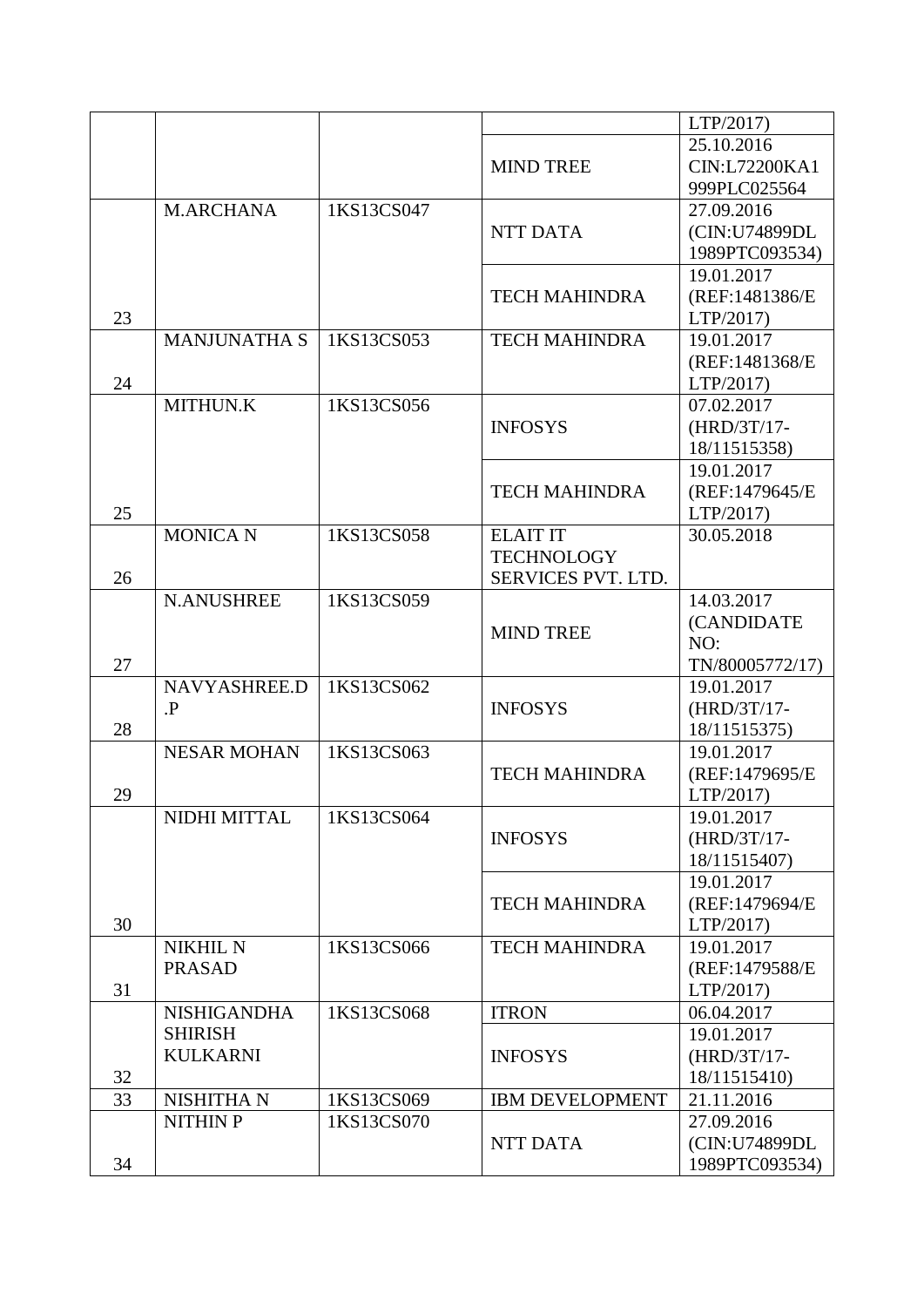|    | <b>NIVEDITHA</b>     | 1KS13CS072 |                      | 20.01.2017       |
|----|----------------------|------------|----------------------|------------------|
|    | <b>ARVIND</b>        |            |                      | (CIN:U72200KA    |
|    |                      |            | <b>CGI</b>           | 1990PTCO19138    |
| 35 |                      |            |                      |                  |
|    | <b>NUZHATH</b>       | 1KS13CS073 |                      | 19.01.2017       |
|    | <b>ZAIBA</b>         |            | <b>TECH MAHINDRA</b> | (REF:1479686/E)  |
| 36 |                      |            |                      | LTP/2017)        |
|    | P.ASHITHA            | 1KS13CS074 |                      | 27.09.2016       |
|    |                      |            | <b>NTT DATA</b>      | (CIN:U74899DL    |
|    |                      |            |                      | 1989PTC093534)   |
|    |                      |            |                      | 19.01.2017       |
|    |                      |            | <b>TECH MAHINDRA</b> | (REF:1479582/E)  |
| 37 |                      |            |                      | LTP/2017)        |
|    | POOJASHREE K         | 1KS13CS077 |                      | 15.02.2018 (REF: |
|    | ${\bf P}$            |            |                      | 2962f807-b364-   |
|    |                      |            | <b>ACCENTURE</b>     | 40d4-8ae7-       |
| 38 |                      |            |                      | 1b9302b025bb_1)  |
|    | <b>POORNAPRAGN</b>   | 1KS13CS078 |                      | 19.01.2017       |
|    | A VADIRAJ            |            | <b>TECH MAHINDRA</b> | (REF:1479593/E   |
| 39 |                      |            |                      | LTP/2017)        |
|    | <b>PRASHANTH</b>     | 1KS13CS080 |                      | 19.01.2017       |
|    | B.M                  |            | <b>INFOSYS</b>       | (HRD/3T/17-      |
| 40 |                      |            |                      | 18/11515421)     |
|    | PRATHIKSHA.M.        | 1KS13CS081 |                      | 19.01.2017       |
|    | <b>NADGIR</b>        |            | <b>INFOSYS</b>       | $(HRD/3T/17-$    |
| 41 |                      |            |                      | 18/11515425)     |
|    | <b>RAKSHITHA N G</b> | 1KS13CS086 |                      | 14.02.2018       |
|    |                      |            |                      | (REF)            |
|    |                      |            | <b>ACCENTURE</b>     | $ID: a8d51a4e-$  |
|    |                      |            |                      | f000-41d9-9ec2-  |
| 42 |                      |            |                      | 17470496a1d6_1)  |
|    | <b>RASHMI A</b>      | 1KS13CS087 |                      | 19.01.2017       |
|    |                      |            | <b>TECH MAHINDRA</b> | (REF:1479653/E   |
| 43 |                      |            |                      | LTP/2017)        |
|    | <b>RUDRANI</b>       | 1KS13CS091 |                      | 27.09.2016       |
|    | <b>GHOSH ROY</b>     |            | NTT DATA             | (CIN:U74899DL    |
| 44 |                      |            |                      | 1989PTC093534)   |
|    | SAMANA.A.B           | 1KS13CS093 |                      | 19.01.2017       |
|    |                      |            | <b>INFOSYS</b>       | $(HRD/3T/17-$    |
|    |                      |            |                      | 18/11515464)     |
|    |                      |            |                      | 19.01.2017       |
|    |                      |            | <b>TECH MAHINDRA</b> | (REF:1479649/E   |
| 45 |                      |            |                      | LTP/2017         |
|    | <b>SHRAVYA.S</b>     | 1KS13CS103 |                      | 19.01.2017       |
|    | .KARANTH             |            | <b>INFOSYS</b>       | $(HRD/3T/17-$    |
| 46 |                      |            |                      | 18/11515475)     |
|    | <b>SHRESTAR</b>      | 1KS13CS105 | <b>AMBER ROAD</b>    | 25.03.2019       |
|    | <b>SHETTY</b>        |            | SOFTWARE PVT.        |                  |
| 47 |                      |            | <b>LTD</b>           |                  |
|    |                      |            |                      |                  |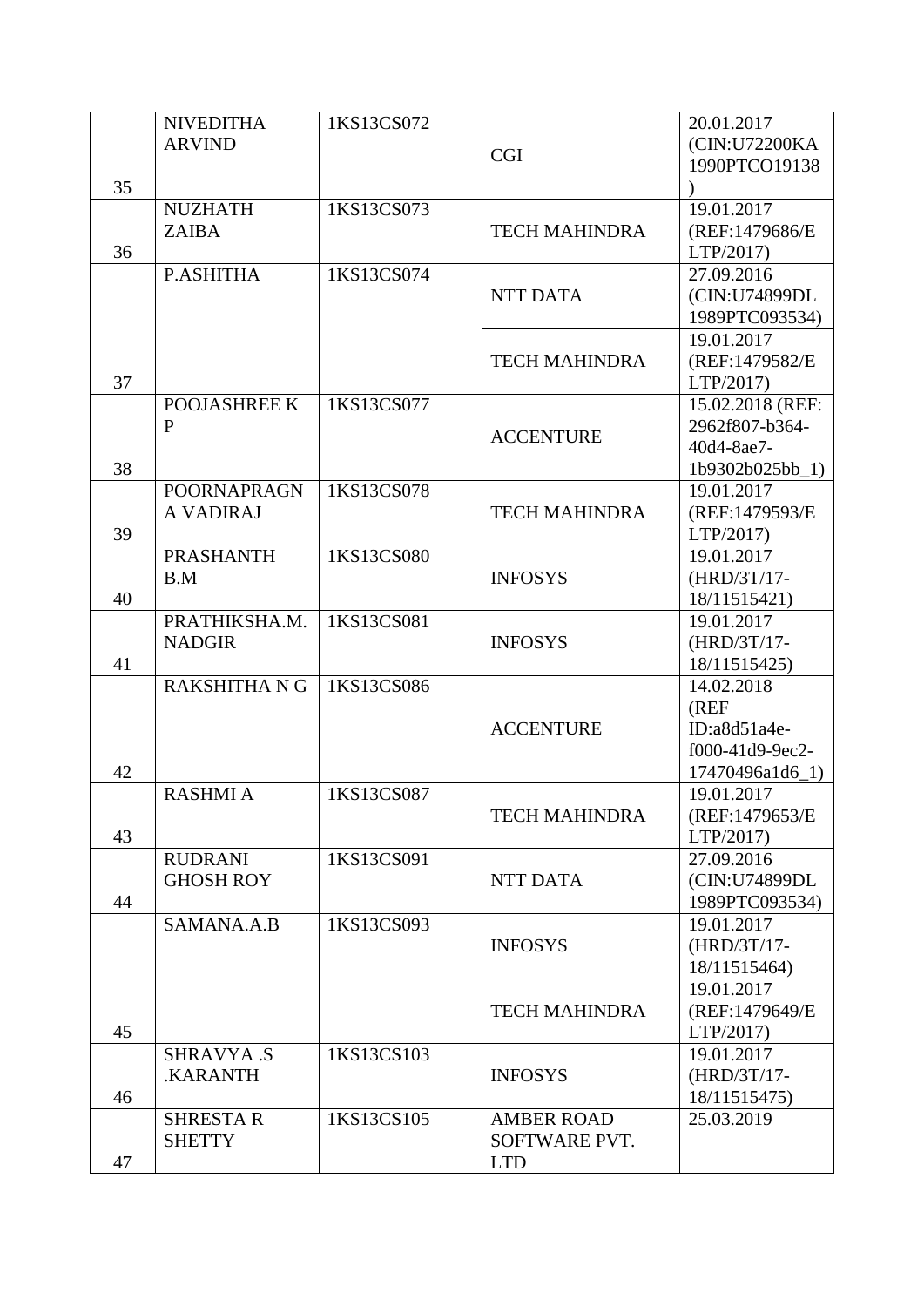|    | <b>SHRI RAKSHA.N</b> | 1KS13CS106 |                                    | 27.09.2016      |
|----|----------------------|------------|------------------------------------|-----------------|
|    |                      |            | NTT DATA                           | (CIN:U74899DL   |
|    |                      |            |                                    | 1989PTC093534)  |
| 48 |                      |            | <b>SAP LABS</b>                    | 06.02.2017      |
|    | SINDHU.V.L           | 1KS13CS108 |                                    | 19.01.2017      |
|    |                      |            | <b>INFOSYS</b>                     | $(HRD/3T/17-$   |
| 49 |                      |            |                                    | 18/11515505)    |
|    | SOHAN M.V.           | 1KS13CS109 | <b>INDIA</b><br>PVT.<br><b>IBM</b> | 25.09.2017      |
| 50 |                      |            | <b>LIMITED</b>                     |                 |
|    | <b>SURYAKANT</b>     | 1KS13CS112 |                                    | 19.01.2017      |
|    |                      |            | <b>INFOSYS</b>                     | $(HRD/3T/17-$   |
| 51 |                      |            |                                    | 18/11515513)    |
|    | <b>SUSHMA SHET</b>   | 1KS13CS113 |                                    | 19.01.2017      |
|    |                      |            | <b>TECH MAHINDRA</b>               | (REF:1481376/E  |
|    |                      |            |                                    | LTP/2017)       |
|    |                      |            |                                    | 24.07.2017      |
|    |                      |            | <b>LOWE'S USA</b>                  | (CIN:U72300KA   |
| 52 |                      |            |                                    | 2013PTC069867)  |
|    | <b>UTSAV KP</b>      | 1KS13CS117 |                                    | 19.01.2017      |
|    |                      |            | <b>TECH MAHINDRA</b>               | (REF:1481371/E  |
| 53 |                      |            |                                    | LTP/2017)       |
|    | <b>VANDANA B.R</b>   | 1KS13CS118 |                                    | 27.09.2016      |
|    |                      |            | NTT DATA                           | (CIN:U74899DL   |
| 54 |                      |            |                                    | 1989PTC093534)  |
|    | VARSHA.R             | 1KS13CS119 |                                    | 19.01.2017      |
|    |                      |            | <b>INFOSYS</b>                     | $(HRD/3T/17-$   |
| 55 |                      |            |                                    | 18/11515578)    |
|    | <b>VISHAL</b>        | 1KS13CS121 | <b>ARTECH</b>                      | 17.02.2017      |
|    |                      |            | <b>INFOSOFTWARE</b>                | (CIN:U74899DL   |
| 56 |                      |            |                                    | 1980PTC010770)  |
|    | <b>VIVEK B</b>       | 1KS13CS122 |                                    | 19.01.2017      |
|    |                      |            | <b>TECH MAHINDRA</b>               | (REF:1479380/E  |
|    |                      |            |                                    | LTP/2017)       |
|    |                      |            |                                    | 14.03.2017      |
|    |                      |            | <b>MIND TREE</b>                   | (CANDIDATE      |
|    |                      |            |                                    | NO:             |
|    |                      |            |                                    | TN/80005775/17) |
|    |                      |            | <b>SAMSUNG R&amp;D</b>             | <b>EMAIL</b>    |
|    |                      |            |                                    | (19.04.2017)    |
|    |                      |            |                                    | 19.01.2017      |
|    |                      |            | <b>INFOSYS</b>                     | (HRD/3T/17-     |
| 57 |                      |            |                                    | 18/11515591)    |
|    | <b>ZAKIYA</b>        | 1KS13CS124 |                                    | 19.01.2017      |
|    | <b>KHANUM</b>        |            | <b>INFOSYS</b>                     | $(HRD/3T/17-$   |
| 58 |                      |            |                                    | 18/11515752)    |
|    | CHINMAY.S.WA         | 1KS13CS126 |                                    | 27.09.2016      |
|    | TWE                  |            | <b>NTT DATA</b>                    | (CIN:U74899DL   |
| 59 |                      |            |                                    | 1989PTC093534)  |
| 60 | <b>APOOTVA TM</b>    | 1KS13CS128 | <b>INFOSYS</b>                     |                 |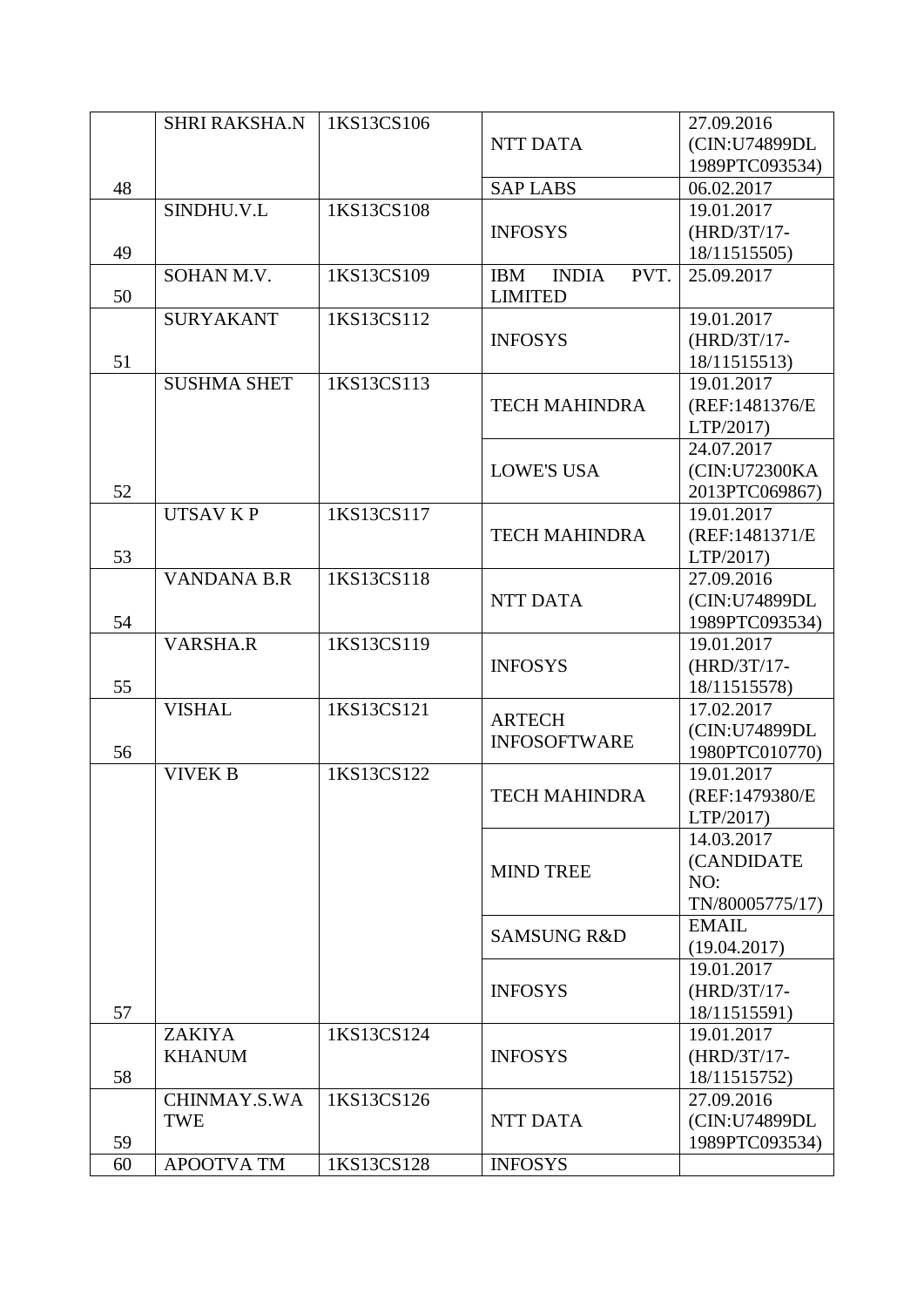|    | DEEKSHA.M.N       | 1KS13CS129 |                      | 27.09.2016       |
|----|-------------------|------------|----------------------|------------------|
|    |                   |            | <b>NTT DATA</b>      | (CIN:U74899DL    |
| 61 |                   |            |                      | 1989PTC093534)   |
|    | AISHWARYA.C.      | 1KS13CS131 |                      | 19.01.2017 (CIN: |
|    | G                 |            | <b>AMAZON</b>        | U72200KA2004F    |
|    |                   |            |                      | TC034233)        |
|    |                   |            |                      | 27.09.2016       |
|    |                   |            | <b>NTT DATA</b>      | (CIN:U74899DL    |
| 62 |                   |            |                      | 1989PTC093534)   |
|    | <b>SANDHYA BR</b> | 1KS13CS132 |                      | 19.01.2017       |
|    |                   |            | <b>TECH MAHINDRA</b> | (REF:1481382/E)  |
|    |                   |            |                      | LTP/2017)        |
|    |                   |            |                      | 19.01.2017 (CIN: |
|    |                   |            | <b>AMAZON</b>        | U72200KA2004F    |
|    |                   |            |                      | TC034233)        |
|    |                   |            |                      | 19.01.2017       |
|    |                   |            | <b>INFOSYS</b>       | $(HRD/3T/17-$    |
| 63 |                   |            |                      | 18/11515470)     |